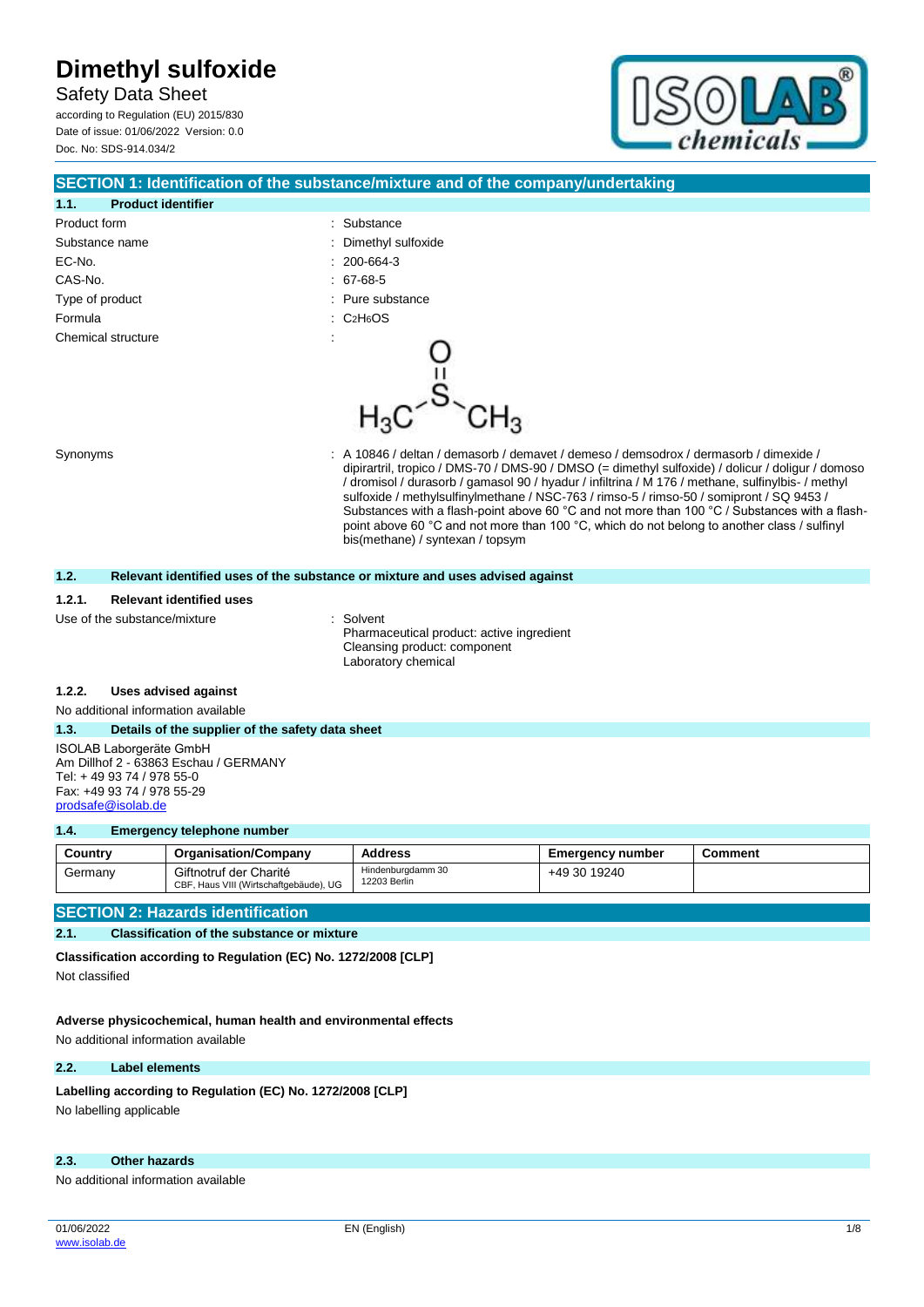Safety Data Sheet

according to Regulation (EU) 2015/830 Date of issue: 01/06/2022 Version: 0.0 Doc. No: SDS-914.034/2



#### **SECTION 3: Composition/information on ingredients**

#### **3.1. Substances**

| Name               | <b>Product identifier</b>               | %   |
|--------------------|-----------------------------------------|-----|
| Dimethyl sulfoxide | (CAS-No.) 67-68-5<br>(EC-No.) 200-664-3 | 100 |

Full text of H-statements: see section 16

### **3.2. Mixtures**

Not applicable

| <b>SECTION 4: First aid measures</b>                                |                                                                                                                                                                            |
|---------------------------------------------------------------------|----------------------------------------------------------------------------------------------------------------------------------------------------------------------------|
| Description of first aid measures<br>4.1.                           |                                                                                                                                                                            |
| First-aid measures general                                          | : If you feel unwell, seek medical advice.                                                                                                                                 |
| First-aid measures after inhalation                                 | : Remove the victim into fresh air. Respiratory problems: consult a doctor/medical service.                                                                                |
| First-aid measures after skin contact                               | Rinse with water. Do not apply (chemical) neutralizing agents. Take victim to a doctor if<br>irritation persists.                                                          |
| First-aid measures after eye contact                                | Rinse with water. Do not apply neutralizing agents. Take victim to an ophthalmologist if irritation<br>persists.                                                           |
| First-aid measures after ingestion                                  | : Rinse mouth with water. Call Poison Information Centre (www.big.be/antigif.htm). Consult a<br>doctor/medical service if you feel unwell.                                 |
| 4.2.<br>Most important symptoms and effects, both acute and delayed |                                                                                                                                                                            |
| Symptoms/effects after inhalation                                   | : No effects known.                                                                                                                                                        |
| Symptoms/effects after skin contact                                 | Slight irritation. ON CONTINUOUS EXPOSURE/CONTACT: Red skin. Skin rash/inflammation.<br>Breath has characteristic odour. Symptoms similar to those listed under ingestion. |
| Symptoms/effects after eye contact                                  | Slight irritation. Redness of the eye tissue.                                                                                                                              |
| Symptoms/effects after ingestion                                    | AFTER ABSORPTION OF HIGH QUANTITIES: Headache. Nausea. Vomiting. Abdominal pain.<br>Dizziness.                                                                             |
| Chronic symptoms                                                    | ON CONTINUOUS/REPEATED EXPOSURE/CONTACT: Skin rash/inflammation. Feeling of<br>weakness. Nausea. Vomiting. Headache. Breath has characteristic odour.                      |

#### **4.3. Indication of any immediate medical attention and special treatment needed**

No additional information available

|                  | <b>SECTION 5: Fire-fighting measures</b>                            |                                                                                                                                                                                                            |
|------------------|---------------------------------------------------------------------|------------------------------------------------------------------------------------------------------------------------------------------------------------------------------------------------------------|
| 5.1.             | <b>Extinguishing media</b>                                          |                                                                                                                                                                                                            |
|                  | Suitable extinguishing media                                        | : Water spray. Polyvalent foam. Alcohol-resistant foam. BC powder. Carbon dioxide.                                                                                                                         |
|                  | Unsuitable extinguishing media                                      | : No unsuitable extinguishing media known.                                                                                                                                                                 |
| 5.2.             | Special hazards arising from the substance or mixture               |                                                                                                                                                                                                            |
| Fire hazard      |                                                                     | DIRECT FIRE HAZARD. Material presenting a fire hazard. INDIRECT FIRE HAZARD.<br>Temperature above flashpoint: higher fire/explosion hazard. Reactions involving a fire hazard:<br>see "Reactivity Hazard". |
| Explosion hazard |                                                                     | INDIRECT EXPLOSION HAZARD. Reactions with explosion hazards: see "Reactivity Hazard".                                                                                                                      |
| 5.3.             | <b>Advice for firefighters</b>                                      |                                                                                                                                                                                                            |
|                  | Precautionary measures fire                                         | Exposure to fire/heat: keep upwind. Exposure to fire/heat: consider evacuation. Exposure to<br>fire/heat: seal off low-lying areas. Exposure to fire/heat: have neighbourhood close doors and<br>windows.  |
|                  | Firefighting instructions                                           | Cool tanks/drums with water spray/remove them into safety. Dilute toxic gases with water<br>spray.                                                                                                         |
|                  | Protection during firefighting                                      | Heat/fire exposure: compressed air/oxygen apparatus.                                                                                                                                                       |
|                  | <b>SECTION 6: Accidental release measures</b>                       |                                                                                                                                                                                                            |
| 6.1.             | Personal precautions, protective equipment and emergency procedures |                                                                                                                                                                                                            |
| 6.1.1.           | For non-emergency personnel                                         |                                                                                                                                                                                                            |

### Protective equipment : Gloves. Protective clothing. See "Material-Handling" to select protective clothing. Emergency procedures **in the state of the danger area.** No naked flames. Wash contaminated clothes. In case of reactivity hazard: consider evacuation. **6.1.2. For emergency responders**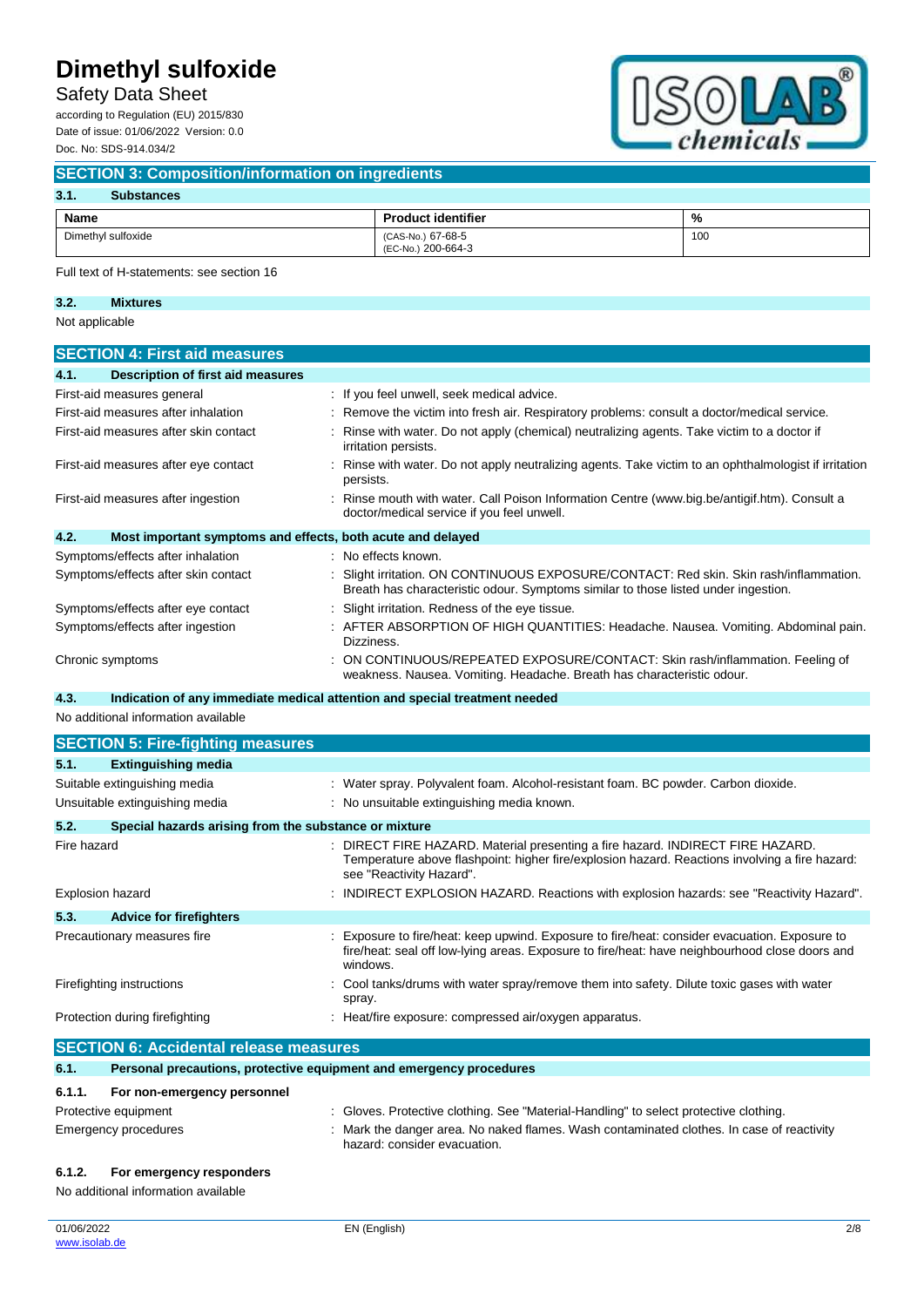Safety Data Sheet

according to Regulation (EU) 2015/830 Date of issue: 01/06/2022 Version: 0.0 Doc. No: SDS-914.034/2



| 6.2.            | <b>Environmental precautions</b>                             |                                                                                                                                                                                                                                                                                                                                                                                                                                                                                                                                                              |
|-----------------|--------------------------------------------------------------|--------------------------------------------------------------------------------------------------------------------------------------------------------------------------------------------------------------------------------------------------------------------------------------------------------------------------------------------------------------------------------------------------------------------------------------------------------------------------------------------------------------------------------------------------------------|
|                 | No additional information available                          |                                                                                                                                                                                                                                                                                                                                                                                                                                                                                                                                                              |
| 6.3.            | Methods and material for containment and cleaning up         |                                                                                                                                                                                                                                                                                                                                                                                                                                                                                                                                                              |
| For containment | Methods for cleaning up                                      | Contain released substance, pump into suitable containers. Plug the leak, cut off the supply.<br>For minor spillages wash down with excess of water. Take up liquid spill into absorbent<br>material, e.g.: sand, earth, vermiculite or kieselguhr. Scoop absorbed substance into closing<br>containers. Spill must not return in its original container. Clean contaminated surfaces with an<br>excess of water. Wash clothing and equipment after handling.                                                                                                |
| 6.4.            | Reference to other sections                                  |                                                                                                                                                                                                                                                                                                                                                                                                                                                                                                                                                              |
|                 | No additional information available                          |                                                                                                                                                                                                                                                                                                                                                                                                                                                                                                                                                              |
|                 | <b>SECTION 7: Handling and storage</b>                       |                                                                                                                                                                                                                                                                                                                                                                                                                                                                                                                                                              |
| 7.1.            | <b>Precautions for safe handling</b>                         |                                                                                                                                                                                                                                                                                                                                                                                                                                                                                                                                                              |
|                 | Precautions for safe handling                                | Comply with the legal requirements. Remove contaminated clothing immediately. Clean<br>contaminated clothing. Thoroughly clean/dry the installation before use. Keep away from naked<br>flames/heat. At temperature > flashpoint: use spark-/explosionproof appliances. Finely divided:<br>spark- and explosionproof appliances. Finely divided: keep away from ignition sources/sparks.<br>Observe normal hygiene standards. Keep container tightly closed. Carry operations in the<br>open/under local exhaust/ventilation or with respiratory protection. |
| 7.2.            | Conditions for safe storage, including any incompatibilities |                                                                                                                                                                                                                                                                                                                                                                                                                                                                                                                                                              |
|                 | Storage temperature                                          | $: 15 - 25 °C$                                                                                                                                                                                                                                                                                                                                                                                                                                                                                                                                               |
|                 | Heat and ignition sources                                    | KEEP SUBSTANCE AWAY FROM: heat sources.                                                                                                                                                                                                                                                                                                                                                                                                                                                                                                                      |
|                 | Information on mixed storage                                 | : KEEP SUBSTANCE AWAY FROM: oxidizing agents. reducing agents. (strong) acids. (strong)<br>bases. halogens. water/moisture.                                                                                                                                                                                                                                                                                                                                                                                                                                  |
| Storage area    |                                                              | Store in a dry area. Store at ambient temperature. Keep out of direct sunlight. Ventilation at<br>floor level. May be stored under nitrogen. Meet the legal requirements.                                                                                                                                                                                                                                                                                                                                                                                    |
|                 | Special rules on packaging                                   | SPECIAL REQUIREMENTS: closing. dry. clean. correctly labelled. meet the legal<br>requirements. Secure fragile packagings in solid containers.                                                                                                                                                                                                                                                                                                                                                                                                                |
|                 | Packaging materials                                          | SUITABLE MATERIAL: No data available. MATERIAL TO AVOID: metal. plastics.                                                                                                                                                                                                                                                                                                                                                                                                                                                                                    |
| 73              | Snacific and usals)                                          |                                                                                                                                                                                                                                                                                                                                                                                                                                                                                                                                                              |

### **7.3. Specific end use(s)**

| <b>SECTION 8: Exposure controls/personal protection</b> |                                               |                           |  |  |
|---------------------------------------------------------|-----------------------------------------------|---------------------------|--|--|
| 8.1.<br><b>Control parameters</b>                       |                                               |                           |  |  |
| Dimethyl sulfoxide (67-68-5)                            |                                               |                           |  |  |
| Austria                                                 | Local name                                    | Dimethylsulfoxid          |  |  |
| Austria                                                 | MAK (mg/m <sup>3</sup> )                      | 160 mg/ $m3$              |  |  |
| Austria                                                 | MAK (ppm)                                     | 50 ppm                    |  |  |
| Austria                                                 | Remark (AT)                                   | H                         |  |  |
| Denmark                                                 | Local name                                    | Dimethylsulfoxid          |  |  |
| Denmark                                                 | Grænseværdie (langvarig) (mg/m <sup>3</sup> ) | 160 mg/ $m3$              |  |  |
| Denmark                                                 | Grænseværdie (langvarig) (ppm)                | 50 ppm                    |  |  |
| Estonia                                                 | Local name                                    | Dimetüülsulfoksiid (DMSO) |  |  |
| Estonia                                                 | OEL TWA (mg/m <sup>3</sup> )                  | 150 mg/ $m3$              |  |  |
| Estonia                                                 | OEL TWA (ppm)                                 | 50 ppm                    |  |  |
| Estonia                                                 | OEL STEL (mg/m <sup>3</sup> )                 | 500 mg/ $m3$              |  |  |
| Estonia                                                 | OEL STEL (ppm)                                | 150 ppm                   |  |  |
| Finland                                                 | Local name                                    | Dimetyylisulfoksidi       |  |  |
| Finland                                                 | HTP-arvo (8h) (ppm)                           | 50 ppm                    |  |  |
| Finland                                                 | Huomautus (FI)                                | iho                       |  |  |
| Lithuania                                               | Local name                                    | <b>Dimetilsulfoksidas</b> |  |  |
| Lithuania                                               | IPRV (mg/m <sup>3</sup> )                     | 150 mg/ $m3$              |  |  |
| Lithuania                                               | IPRV (ppm)                                    | 50 ppm                    |  |  |
| Lithuania                                               | TPRV (mg/m <sup>3</sup> )                     | 500 mg/ $m3$              |  |  |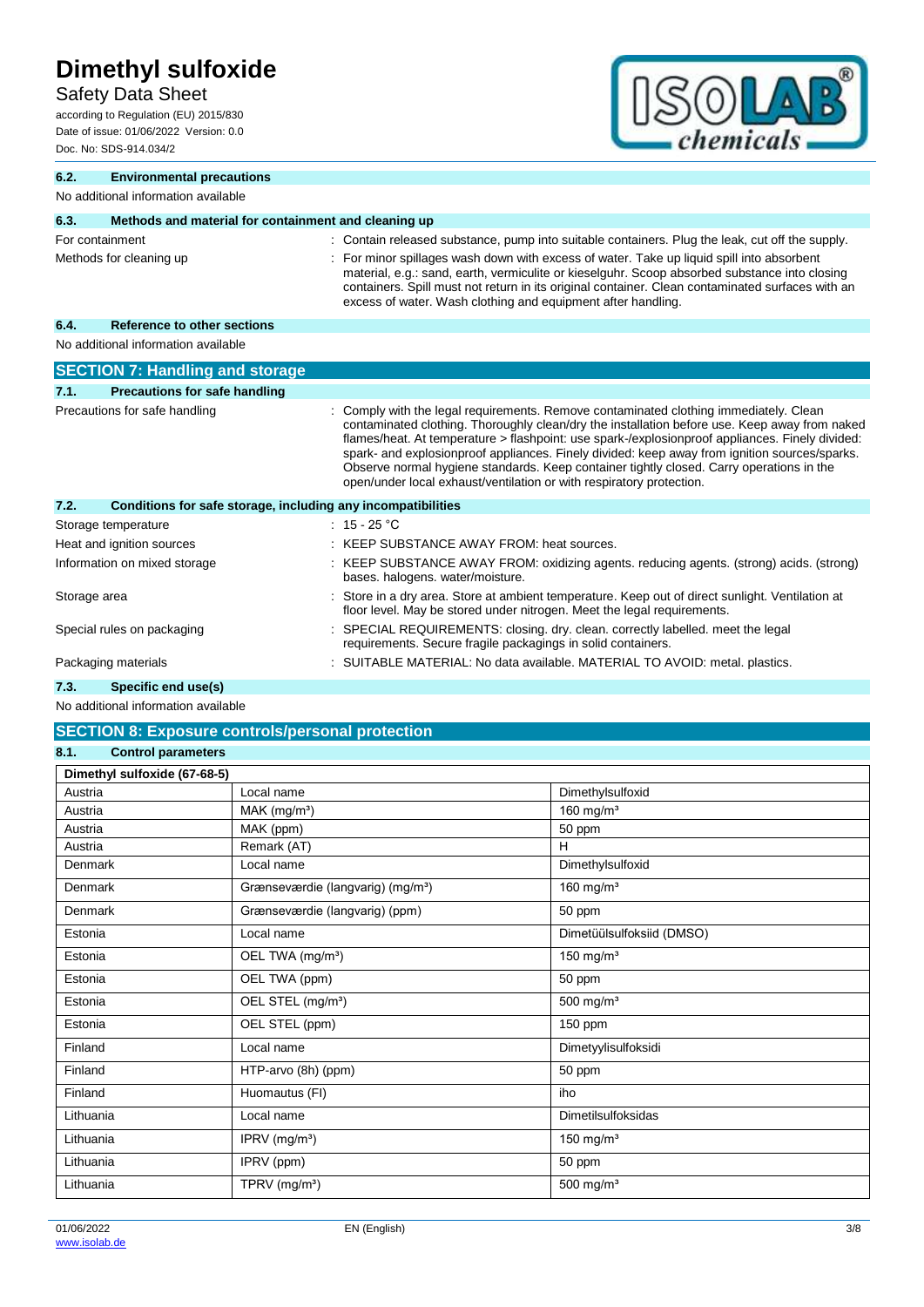### Safety Data Sheet

according to Regulation (EU) 2015/830 Date of issue: 01/06/2022 Version: 0.0 Doc. No: SDS-914.034/2



| Dimethyl sulfoxide (67-68-5) |                                           |                                                                                                                                                                                                                                                                                                              |
|------------------------------|-------------------------------------------|--------------------------------------------------------------------------------------------------------------------------------------------------------------------------------------------------------------------------------------------------------------------------------------------------------------|
| Lithuania                    | TPRV (ppm)                                | 150 ppm                                                                                                                                                                                                                                                                                                      |
| Lithuania                    | Remark (LT)                               | O (medžiaga į organizmą gali prasiskverbti pro<br>nepažeista oda)                                                                                                                                                                                                                                            |
| Slovenia                     | Local name                                | dimetilsulfoksid                                                                                                                                                                                                                                                                                             |
| Slovenia                     | OEL TWA (mg/m <sup>3</sup> )              | 160 mg/ $m3$                                                                                                                                                                                                                                                                                                 |
| Sweden                       | Local name                                | Dimetylsulfoxid                                                                                                                                                                                                                                                                                              |
| Sweden                       | nivågränsvärde (NVG) (mg/m <sup>3</sup> ) | 150 mg/m $3$                                                                                                                                                                                                                                                                                                 |
| Sweden                       | nivågränsvärde (NVG) (ppm)                | 50 ppm                                                                                                                                                                                                                                                                                                       |
| Sweden                       | kortidsvärde (KTV) (mg/m <sup>3</sup> )   | 500 mg/ $m3$                                                                                                                                                                                                                                                                                                 |
| Sweden                       | kortidsvärde (KTV) (ppm)                  | 150 ppm                                                                                                                                                                                                                                                                                                      |
| Sweden                       | Anmärkning (SE)                           | H (Ämnet kan lätt upptas genom huden Det<br>föreskrivna gränsvärdet bedöms ge tillräckligt skydd<br>endast under förutsättning att huden är skyddad mot<br>exponering för ämnet ifråga); V (Vägledande<br>korttidsgränsvärde ska användas som ett<br>rekommenderat högsta värde som inte bör<br>överskridas) |
| <b>Russian Federation</b>    | Local name                                | Диметилсульфоксид                                                                                                                                                                                                                                                                                            |
| <b>Russian Federation</b>    | OEL Ceiling (mg/m <sup>3</sup> )          | $20 \text{ mg/m}^3$                                                                                                                                                                                                                                                                                          |
| <b>Russian Federation</b>    | Remark (RU)                               | 4 класс опасности - умеренно опасное; п + а (смесь<br>паров и аэрозоля)                                                                                                                                                                                                                                      |
| Switzerland                  | Local name                                | Dimethylsulfoxid (DMSO)                                                                                                                                                                                                                                                                                      |
| Switzerland                  | $VME$ (mg/m <sup>3</sup> )                | $160$ mg/m <sup>3</sup>                                                                                                                                                                                                                                                                                      |
| Switzerland                  | VME (ppm)                                 | 50 ppm                                                                                                                                                                                                                                                                                                       |
| Switzerland                  | VLE (mg/m <sup>3</sup> )                  | 320 mg/m <sup>3</sup>                                                                                                                                                                                                                                                                                        |
| Switzerland                  | VLE (ppm)                                 | 100 ppm                                                                                                                                                                                                                                                                                                      |
| Switzerland                  | Remark (CH)                               | H - OAWKT AN                                                                                                                                                                                                                                                                                                 |

#### **8.2. Exposure controls**

#### **Materials for protective clothing:**

GIVE EXCELLENT RESISTANCE: No data available. GIVE GOOD RESISTANCE: butyl rubber. chloroprene rubber. neoprene. tetrafluoroethylene. latex. GIVE LESS RESISTANCE: No data available. GIVE POOR RESISTANCE: PVC. PVA. viton. nitrile rubber. natural rubber

#### **Hand protection:**

Gloves

**Eye protection:**

Safety glasses

**Skin and body protection:**

Protective clothing

**Respiratory protection:**

Wear gas mask with filter type A if conc. in air > exposure limit

| <b>SECTION 9: Physical and chemical properties</b>            |                                   |
|---------------------------------------------------------------|-----------------------------------|
| 9.1.<br>Information on basic physical and chemical properties |                                   |
| Physical state                                                | : Liquid                          |
| Appearance                                                    | $:$ Liquid.                       |
| Molecular mass                                                | $: 78.13$ g/mol                   |
| Colour                                                        | : Colourless.                     |
| Odour                                                         | : Almost odourless. Garlic odour. |
| Odour threshold                                               | : No data available               |
| рH                                                            | : No data available               |
|                                                               |                                   |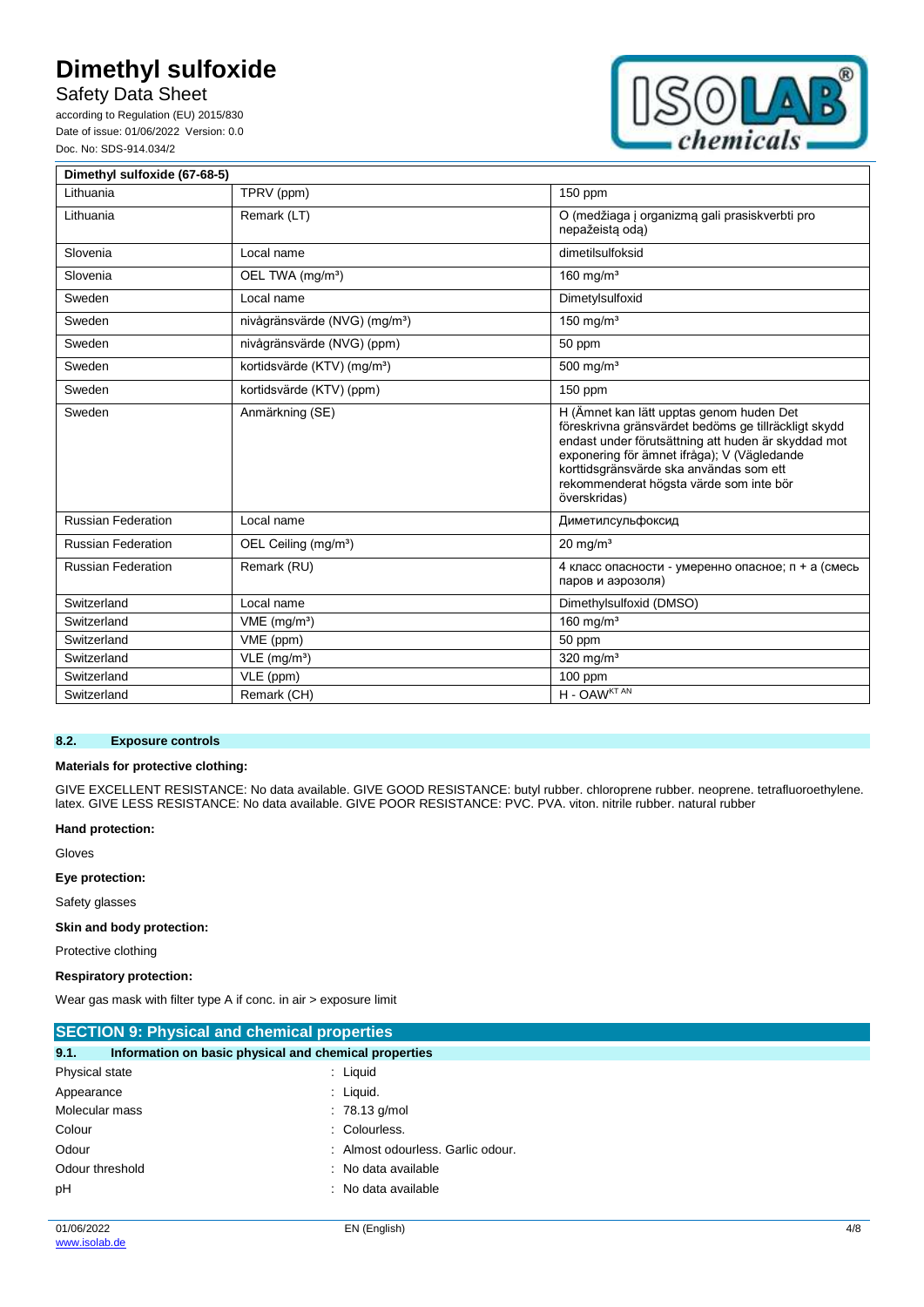### Safety Data Sheet

according to Regulation (EU) 2015/830 Date of issue: 01/06/2022 Version: 0.0 Doc. No: SDS-914.034/2



| Relative evaporation rate (butylacetate=1)    | : No data available                                                                                                              |
|-----------------------------------------------|----------------------------------------------------------------------------------------------------------------------------------|
| Melting point                                 | 18.5 $^{\circ}$ C                                                                                                                |
| Freezing point                                | No data available                                                                                                                |
| Boiling point                                 | 189 °C (1013 hPa)                                                                                                                |
| Flash point                                   | 87 °C (1013 hPa)                                                                                                                 |
| Auto-ignition temperature                     | : 300 °C (1013 hPa)                                                                                                              |
| Decomposition temperature                     | $:$ > 190 °C                                                                                                                     |
| Flammability (solid, gas)                     | No data available                                                                                                                |
| Vapour pressure                               | : $0.6$ hPa (20 °C)                                                                                                              |
| Vapour pressure at 50 °C                      | : 7.5 hPa (50 $^{\circ}$ C)                                                                                                      |
| Relative vapour density at 20 °C              | : 2.7                                                                                                                            |
| Relative density                              | : $1.1(20 °C)$                                                                                                                   |
| Relative density of saturated gas/air mixture | $\therefore$ 1                                                                                                                   |
| Density                                       | : 1101 kg/m <sup>3</sup> (20 °C)                                                                                                 |
| Solubility                                    | Soluble in water. Soluble in ethanol. Soluble in ether. Soluble in acetone. Soluble in chloroform.<br>Water: 100 g/100ml (25 °C) |
| Log Pow                                       | : -1.35 (Experimental value; 20 °C)                                                                                              |
| Viscosity, kinematic                          | No data available                                                                                                                |
| Viscosity, dynamic                            | 0.00214 Pa.s (20 $°C$ )                                                                                                          |
| <b>Explosive properties</b>                   | No data available                                                                                                                |
| Oxidising properties                          | No data available                                                                                                                |
| <b>Explosive limits</b>                       | $: 1.8 - 63.0$ vol %                                                                                                             |
| <b>Other information</b><br>9.2.              |                                                                                                                                  |
| Specific conductivity                         | 200000 pS/m                                                                                                                      |
| Saturation concentration                      | 8 g/m <sup>3</sup>                                                                                                               |
| VOC content                                   | 100 %                                                                                                                            |
| Other properties                              | Gas/vapour heavier than air at 20°C. Clear. Hygroscopic. Slightly volatile.                                                      |

### **SECTION 10: Stability and reactivity**

### **10.1. Reactivity**

On burning: release of toxic and corrosive gases/vapours (sulphur oxides, carbon monoxide - carbon dioxide). Reacts violently with many compounds e.g.: with (strong) oxidizers, with (some) halogens compounds and with (some) acids: (increased) risk of fire/explosion.

| 10.2.        | <b>Chemical stability</b>                 |
|--------------|-------------------------------------------|
| Hygroscopic. |                                           |
| 10.3.        | <b>Possibility of hazardous reactions</b> |
|              | No additional information available       |
| 10.4.        | <b>Conditions to avoid</b>                |
|              | No additional information available       |
| 10.5.        | Incompatible materials                    |
|              | No additional information available       |
| 10.6.        | Hazardous decomposition products          |

| <b>SECTION 11: Toxicological information</b>  |                                                  |  |
|-----------------------------------------------|--------------------------------------------------|--|
| 11.1.<br>Information on toxicological effects |                                                  |  |
| Acute toxicity                                | : Not classified                                 |  |
| Dimethyl sulfoxide (67-68-5)                  |                                                  |  |
| LD50 oral rat                                 | 28300 mg/kg (Rat)                                |  |
| LD50 dermal rat                               | 40000 mg/kg bodyweight (Rat; Experimental value) |  |
| Skin corrosion/irritation                     | : Not classified                                 |  |
| Serious eye damage/irritation<br>÷            | Not classified                                   |  |
| Respiratory or skin sensitisation             | : Not classified                                 |  |
| Germ cell mutagenicity<br>÷                   | Not classified                                   |  |
|                                               |                                                  |  |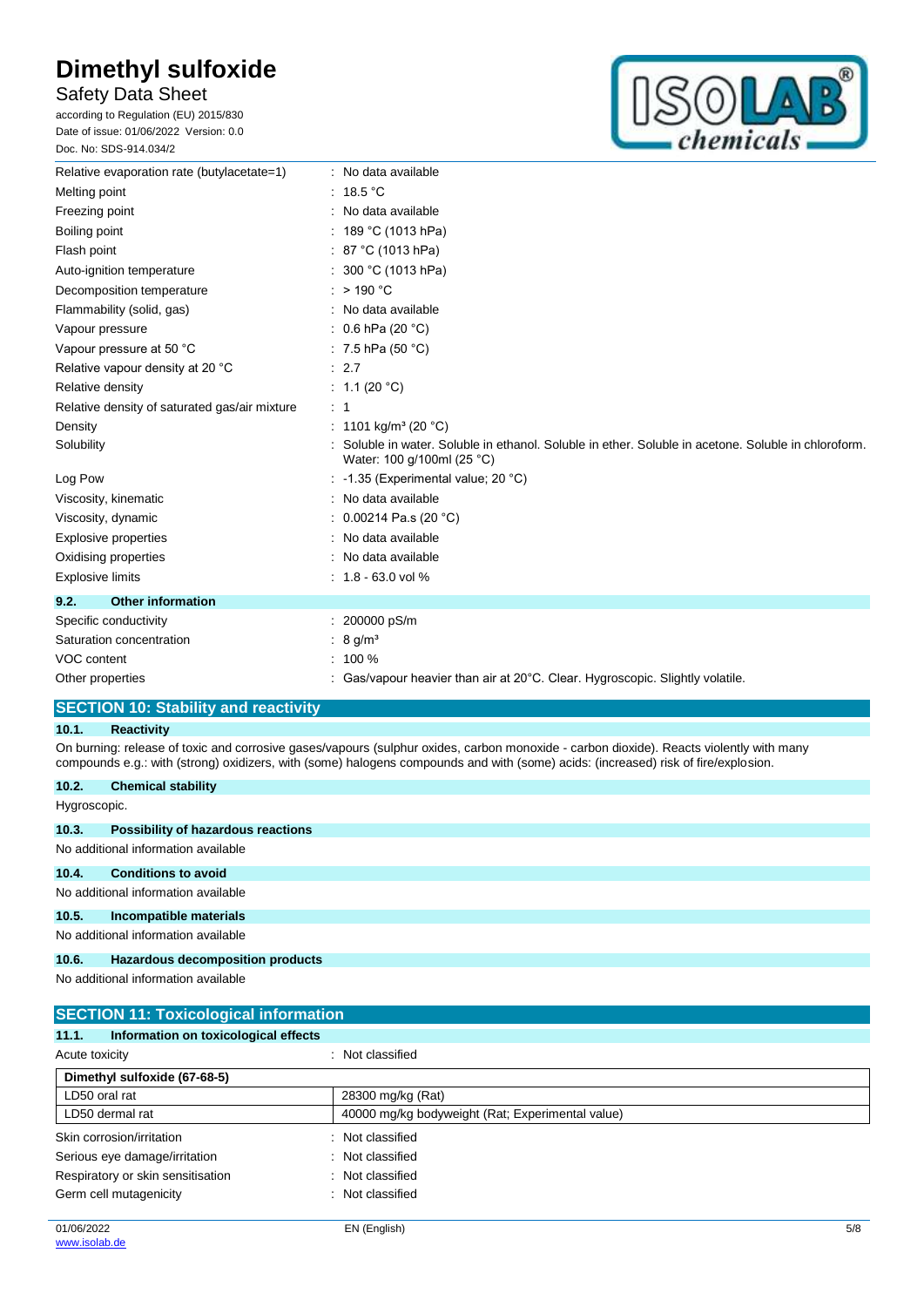## Safety Data Sheet

according to Regulation (EU) 2015/830 Date of issue: 01/06/2022 Version: 0.0 Doc. No: SDS-914.034/2 Carcinogenicity **Example 2018** 2019 2019 2019 2021 2022 2023 Reproductive toxicity **in the case of the CRS** control of the Reproductive toxicity STOT-single exposure : Not classified STOT-repeated exposure : Not classified Aspiration hazard **in the set of the set of the set of the set of the set of the set of the set of the set of the set of the set of the set of the set of the set of the set of the set of the set of the set of the set of th** 

| remica. |  |
|---------|--|

| <b>SECTION 12: Ecological information</b> |                                                                                                                                                                                                                               |
|-------------------------------------------|-------------------------------------------------------------------------------------------------------------------------------------------------------------------------------------------------------------------------------|
| 12.1.<br><b>Toxicity</b>                  |                                                                                                                                                                                                                               |
| Ecology - general                         | : Classification concerning the environment: not applicable.                                                                                                                                                                  |
| Ecology - air                             | : Not classified as dangerous for the ozone layer (Regulation (EC) No 1005/2009).                                                                                                                                             |
| Ecology - water                           | Mild water pollutant (surface water). Not harmful to fishes (LC50(96h) >1000 mg/l). Not harmful<br>to invertebrates (Daphnia) (EC50 > 1000 mg/l). Not harmful to algae (EC50 > 1000 mg/l).<br>Inhibition of activated sludge. |

| 12.2.<br>Persistence and degradability    |                                                                                     |  |
|-------------------------------------------|-------------------------------------------------------------------------------------|--|
| Dimethyl sulfoxide (67-68-5)              |                                                                                     |  |
| Persistence and degradability             | Not readily biodegradable in water. Photolysis in the air.                          |  |
| <b>Bioaccumulative potential</b><br>12.3. |                                                                                     |  |
| Dimethyl sulfoxide (67-68-5)              |                                                                                     |  |
| BCF fish 1                                | $< 0.4$ (BCF)                                                                       |  |
| Log Pow                                   | -1.35 (Experimental value; 20 °C)                                                   |  |
| Bioaccumulative potential                 | Bioaccumulation: not applicable.                                                    |  |
| <b>Mobility in soil</b><br>12.4.          |                                                                                     |  |
| Dimethyl sulfoxide (67-68-5)              |                                                                                     |  |
| Surface tension                           | 0.0435 N/m (20 $^{\circ}$ C; 10 g/l)                                                |  |
| Loa Koc                                   | Koc, SRC PCKOCWIN v1.66; 4.41; Calculated value; log Koc; SRC PCKOCWIN v1.66; 0.64; |  |

Calculated value

#### **12.5. Results of PBT and vPvB assessment**

No additional information available

#### **12.6. Other adverse effects**

#### No additional information available

| <b>SECTION 13: Disposal considerations</b> |                                                                                                                                                                                 |  |  |
|--------------------------------------------|---------------------------------------------------------------------------------------------------------------------------------------------------------------------------------|--|--|
| 13.1.<br>Waste treatment methods           |                                                                                                                                                                                 |  |  |
| Product/Packaging disposal recommendations | Recycle by distillation. Remove to an authorized incinerator equipped with an afterburner and a<br>flue gas scrubber with energy recovery. Do not discharge into surface water. |  |  |
| Additional information                     | : LWCA (the Netherlands): KGA category 03. Can be considered as non hazardous waste<br>according to Directive 2008/98/EC.                                                       |  |  |

### **SECTION 14: Transport information**

| In accordance with ADR / RID / IMDG / IATA / ADN |                |                |                |                |
|--------------------------------------------------|----------------|----------------|----------------|----------------|
| <b>ADR</b>                                       | <b>IMDG</b>    | <b>IATA</b>    | <b>ADN</b>     | <b>RID</b>     |
| 14.1.<br><b>UN number</b>                        |                |                |                |                |
| Not applicable                                   | Not applicable | Not applicable | Not applicable | Not applicable |
| 14.2.<br>UN proper shipping name                 |                |                |                |                |
| Not applicable                                   | Not applicable | Not applicable | Not applicable | Not applicable |
| Not applicable                                   | Not applicable | Not applicable | Not applicable | Not applicable |
|                                                  |                |                |                |                |
| 14.3.<br>Transport hazard class(es)              |                |                |                |                |
| Not applicable                                   | Not applicable | Not applicable | Not applicable | Not applicable |
| Not applicable                                   | Not applicable | Not applicable | Not applicable | Not applicable |
| 14.4.<br><b>Packing group</b>                    |                |                |                |                |
| Not applicable                                   | Not applicable | Not applicable | Not applicable | Not applicable |
| 14.5.<br><b>Environmental hazards</b>            |                |                |                |                |
| Not applicable                                   | Not applicable | Not applicable | Not applicable | Not applicable |
|                                                  |                |                |                |                |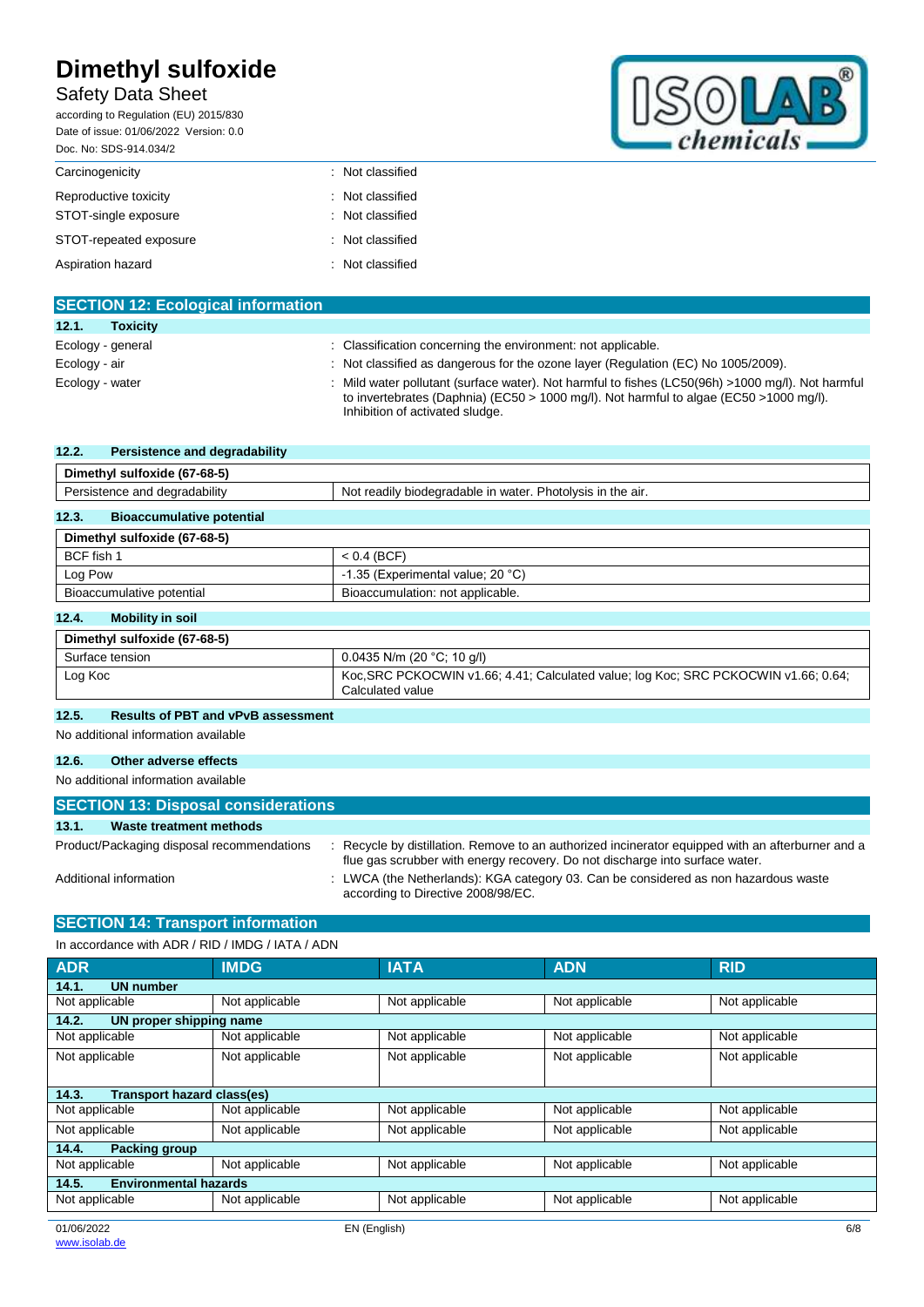# Safety Data Sheet

according to Regulation (EU) 2015/830 Date of issue: 01/06/2022 Version: 0.0 Doc. No: SDS-914.034/2



| <b>ADR</b>            | 000.110.000-314.004/2<br><b>IMDG</b>                                                           | <b>IATA</b>                                                  | <b>ADN</b>                                                       | <b>RID</b>                                                                                     |
|-----------------------|------------------------------------------------------------------------------------------------|--------------------------------------------------------------|------------------------------------------------------------------|------------------------------------------------------------------------------------------------|
|                       |                                                                                                | No supplementary information available                       |                                                                  |                                                                                                |
|                       |                                                                                                |                                                              |                                                                  |                                                                                                |
| 14.6.                 | Special precautions for user                                                                   |                                                              |                                                                  |                                                                                                |
|                       | - Overland transport                                                                           |                                                              |                                                                  |                                                                                                |
| Not applicable        |                                                                                                |                                                              |                                                                  |                                                                                                |
| - Transport by sea    |                                                                                                |                                                              |                                                                  |                                                                                                |
| Not applicable        |                                                                                                |                                                              |                                                                  |                                                                                                |
| - Air transport       |                                                                                                |                                                              |                                                                  |                                                                                                |
| Not applicable        |                                                                                                |                                                              |                                                                  |                                                                                                |
|                       | - Inland waterway transport                                                                    |                                                              |                                                                  |                                                                                                |
| Not applicable        |                                                                                                |                                                              |                                                                  |                                                                                                |
| - Rail transport      |                                                                                                |                                                              |                                                                  |                                                                                                |
| Not applicable        |                                                                                                |                                                              |                                                                  |                                                                                                |
| 14.7.                 | Transport in bulk according to Annex II of Marpol and the IBC Code                             |                                                              |                                                                  |                                                                                                |
| Not applicable        |                                                                                                |                                                              |                                                                  |                                                                                                |
|                       | <b>SECTION 15: Regulatory information</b>                                                      |                                                              |                                                                  |                                                                                                |
| 15.1.                 | Safety, health and environmental regulations/legislation specific for the substance or mixture |                                                              |                                                                  |                                                                                                |
| 15.1.1.               | <b>EU-Regulations</b>                                                                          |                                                              |                                                                  |                                                                                                |
|                       | No REACH Annex XVII restrictions                                                               |                                                              |                                                                  |                                                                                                |
|                       | Dimethyl sulfoxide is not on the REACH Candidate List                                          |                                                              |                                                                  |                                                                                                |
|                       | Dimethyl sulfoxide is not on the REACH Annex XIV List                                          |                                                              |                                                                  |                                                                                                |
|                       |                                                                                                |                                                              |                                                                  |                                                                                                |
| VOC content           |                                                                                                | $: 100 \%$                                                   |                                                                  |                                                                                                |
| 15.1.2.               | <b>National regulations</b>                                                                    |                                                              |                                                                  |                                                                                                |
|                       |                                                                                                |                                                              |                                                                  |                                                                                                |
| Germany               |                                                                                                |                                                              |                                                                  |                                                                                                |
|                       | VwVwS Annex reference                                                                          | 3; ID No. 5050)                                              |                                                                  | Water hazard class (WGK) 1, low hazard to waters (Classification according to VwVwS, Annex     |
| WGK remark            |                                                                                                |                                                              |                                                                  | Classification water polluting based on the R-phrases in compliance with Verwaltungsvorschrift |
|                       |                                                                                                |                                                              | wassergefährdender Stoffe (VwVwS) of 27 July 2005 (Anhang 3)     |                                                                                                |
|                       | 12th Ordinance Implementing the Federal<br>Immission Control Act - 12. BlmSchV                 |                                                              | Is not subject of the 12. BImSchV (Hazardous Incident Ordinance) |                                                                                                |
|                       |                                                                                                |                                                              |                                                                  |                                                                                                |
| <b>Netherlands</b>    |                                                                                                |                                                              |                                                                  |                                                                                                |
|                       | SZW-lijst van kankerverwekkende stoffen<br>SZW-lijst van mutagene stoffen                      | : The substance is not listed<br>The substance is not listed |                                                                  |                                                                                                |
|                       | NIET-limitatieve lijst van voor de voortplanting                                               | The substance is not listed                                  |                                                                  |                                                                                                |
|                       | giftige stoffen - Borstvoeding                                                                 |                                                              |                                                                  |                                                                                                |
|                       | NIET-limitatieve lijst van voor de voortplanting<br>giftige stoffen - Vruchtbaarheid           | : The substance is not listed                                |                                                                  |                                                                                                |
|                       | NIET-limitatieve lijst van voor de voortplanting                                               | : The substance is not listed                                |                                                                  |                                                                                                |
|                       | giftige stoffen - Ontwikkeling                                                                 |                                                              |                                                                  |                                                                                                |
| <b>Denmark</b>        |                                                                                                |                                                              |                                                                  |                                                                                                |
| Class for fire hazard |                                                                                                | : Class III-1                                                |                                                                  |                                                                                                |
| Store unit            |                                                                                                | 50 liter                                                     |                                                                  |                                                                                                |
|                       | <b>Classification remarks</b>                                                                  | the storage of flammable liquids must be followed            |                                                                  | Flammable according to the Danish Ministry of Justice; Emergency management guidelines for     |
|                       |                                                                                                |                                                              |                                                                  |                                                                                                |
| 15.2.                 | <b>Chemical safety assessment</b>                                                              |                                                              |                                                                  |                                                                                                |

No additional information available

#### 01/06/2022 [www.isolab.de](http://www.isolab.de/) EN (English) 7/8 **SECTION 16: Other information**